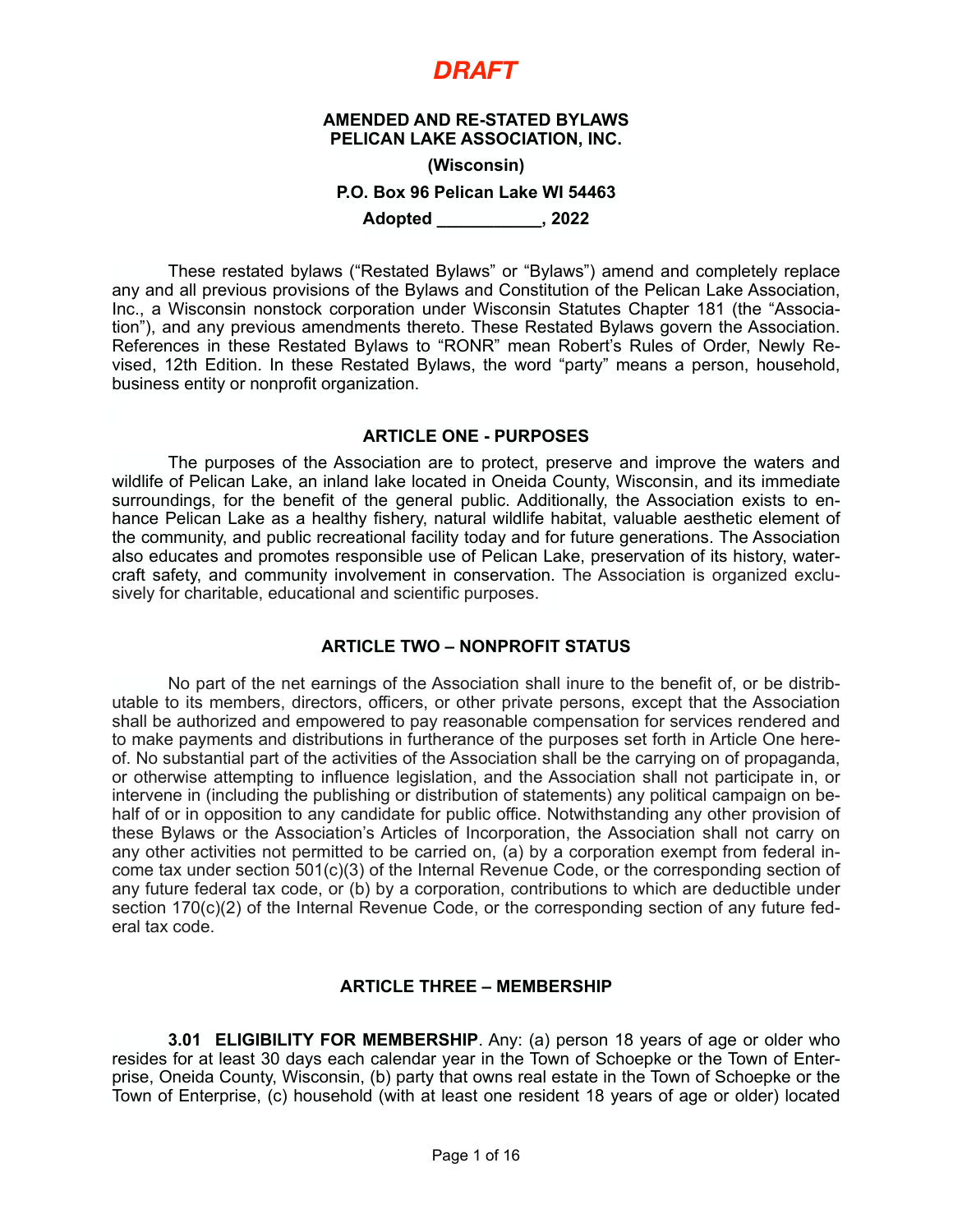within the boundaries of the Town of Schoepke or the Town of Enterprise, and (d) for-profit entity or nonprofit organization with an office or place of business located within the boundaries of the Town of Schoepke or the Town of Enterprise, is eligible to become a Member of the Association. Notwithstanding the preceding provisions of this Section **3.01**, any party residing or located other than within the boundaries of the Town of Schoepke and the Town of Enterprise who is a Member of the Association on the date these Restated Bylaws were adopted, may continue as a "Grandfathered Member" during each consecutive Membership Year for which they timely pay the Annual Dues. If a Grandfathered Member fails to pay, on time, their Annual Dues for any Membership Year, their Membership is terminated as of the last day of the Membership Year for which Annual Dues were last timely paid. References to a "Member" or "Members" in the following Sections of these Bylaws include Grandfathered Members in good standing. Notwithstanding the preceding sentences of this Section **3.01**, any party expelled from Membership under Section **3.04** will not be eligible to again become a Member until expiration of their period of ineligibility established by the Association at the time of their expulsion.

**3.02 MEMBERS.** A party eligible to become a member shall become a member of the Association (each a "Member") upon (a) payment to the Association of the annual dues amount ("Annual Dues"), plus, (b) supplying the Secretary of the Association their full name, address in the Town of Schoepke or the Town of Enterprise, electronic mail address, U.S. Mail address for receipt of notices, and, in the case of a household or entity, the name of the person designated to cast the vote for the Member and his or her address if different from the Member's address for receipt of notices. Each year, Membership shall commence on the later of the day after the Annual Meeting of Members or the date the party pays their Annual Dues. The period between each Annual Meeting of Members shall be a "Membership Year" (even if the period is shorter or longer than 12 months).

**3.03 ANNUAL DUES.** To become and be a Member of the Association, a party must pay to the Association the annual amount set by the Board of Directors of the Association (the "Annual Dues"). On the date these Restated Bylaws were adopted, the Annual Dues amount is \$25.00. Annual Dues for a Membership Year are due in advance no later than the date of the Annual Meeting. If an eligible party other than a party who was a Grandfathered Member pays their Annual Dues after the due date, their Membership will be revived for the balance of that Membership Year. A party eligible to be a Member is a Member in good standing for the Membership Year if the party paid their Annual Dues for that Membership Year.

**3.04 TERMINATION OF MEMBERSHIP.** A party's Membership will expire at the end of a Membership Year if they fail to pay the Annual Dues for the next Membership Year. A party's Membership will expire at the end of a Membership Year if during the Membership Year the Member relocated to outside of the joint boundaries of the Town of Schoepke and the Town of Enterprise unless the party is a Grandfathered Member. In addition, (a) an individual's Membership terminates at their death, (b) a household's Membership terminates upon the death of the only person 18 years old or older residing in the household and (c) a business entity's or nonprofit organization's Membership terminates upon the dissolution of the Member entity. Any Member may voluntarily withdraw from the Association and terminate their Membership at any time by written notice to the Secretary of the Association. A Member's Membership can also be terminated by an affirmative vote of two-thirds of the Members present and entitled to vote at a duly held meeting of Members, provided, the matter of a Member termination was included in the notice for the meeting, and, further provided, the Member proposed for expulsion was notified in writing at least 30 days prior to such Members' meeting of the potential expulsion and given the opportunity at the meeting, prior to the vote on expulsion, to present their defense of their Membership. The act to terminate a Membership must additionally specify how long after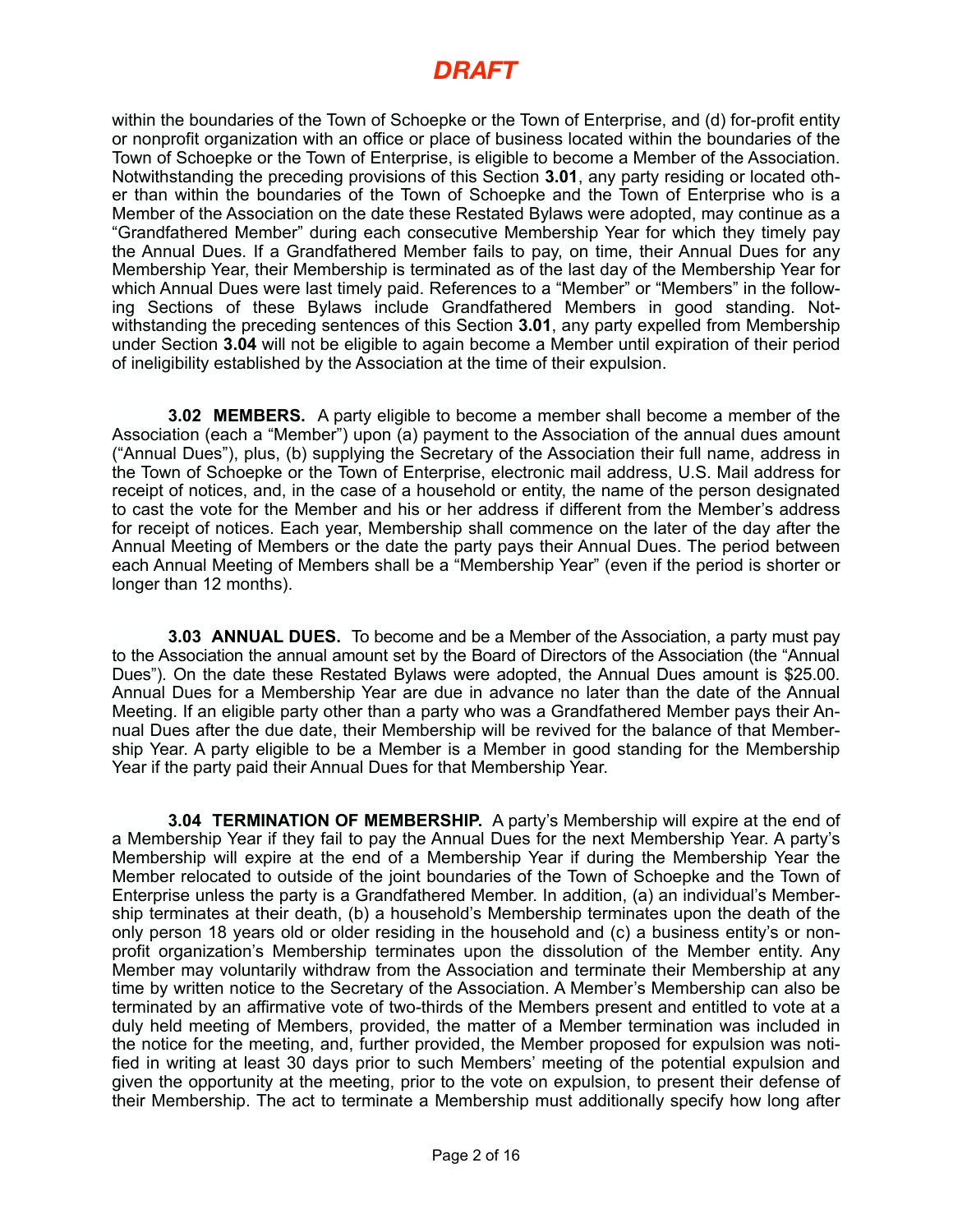the date of expulsion the party is ineligible for Membership, provided, such period must not exceed five years. The Association has no obligation to refund any amount of Annual Dues to a party whose Membership was terminated prior to expiration for any reason.

**3.05 MEMBERSHIP LIST.** The Association's Secretary shall maintain a current list of the Association's Members by Member name, current electronic mail (email) address and U.S. Postal Service address and indication as to which address notice of meetings of the Association can be sent, and, in the case of a Membership held by a household, business entity or nonprofit organization, the name of the person(s) designated to cast any or all votes pertaining to such Membership in accordance with these Restated Bylaws (the "Membership List"). Each Member shall promptly provide written notice to the Association of any change in such Member's name and current email or USPS address and, if applicable, the identity of the person(s) designated to vote for the Membership entity. No Member may vote at meetings of the Association until the name and current mailing addresses (email and USPS) of such Member have been provided to and received by the Secretary of the Association. The Secretary shall make appropriate changes to the Association's Membership List and have the current Membership List present at all meetings of the Association.

### **ARTICLE FOUR – VOTING BY MEMBERS**

**4.01 VOTING.** Only Members in good standing at the time of the vote may vote on any Association matter. Each paid membership shall be entitled to cast one vote. There must be no fractional votes.

**4.02 SURVEY OF MEMBERS.** From time to time, the Board of Directors may seek input from Members and may do so through a survey of Members. A survey of the Members is not, and shall not be deemed, a vote or action by the Members. If the Board of Directors conducts such a survey, Members must be allowed at least 30 days from the date the survey is mailed to return responses, and the request for response must be clearly marked "SURVEY by the Pelican Lake Association." Results of any such survey shall be published to the Members within 45 days after that survey's response deadline. The results of such a survey are advisory only and do not bind the Association.

### **ARTICLE FIVE – MEETINGS OF MEMBERS**

**5.01 PLACE OF MEETINGS.** All meetings of Members shall be held at a place in Oneida County, Wisconsin, that is within the townships of Schoepke or Enterprise. The name and address of any place for a meeting shall be stated in the notice of the meeting.

**5.02 ANNUAL MEETING.** The annual meeting of the Members shall be held each year at a date and hour between May 1 and September 30 determined by the Board of Directors ("Annual Meeting"). The Board shall determine the exact location of the Annual Meeting, provided, the location shall be within the townships of Schoepke or Enterprise. At each Annual Meeting, Directors shall be elected, the Board shall report on the Association's financial condition, the Board shall propose and the Members will be asked to adopt an annual budget, the Association's projects shall be reviewed, an educational program serving the Association's purpose shall be presented, and Member concerns shall be discussed. Each Annual Meeting must include time (up to 30 minutes, if needed) for comments by Members. If the Members fail to adopt a budget for the next Membership Year, the approved budget for the prior year shall be deemed the approved budget for the next Membership Year.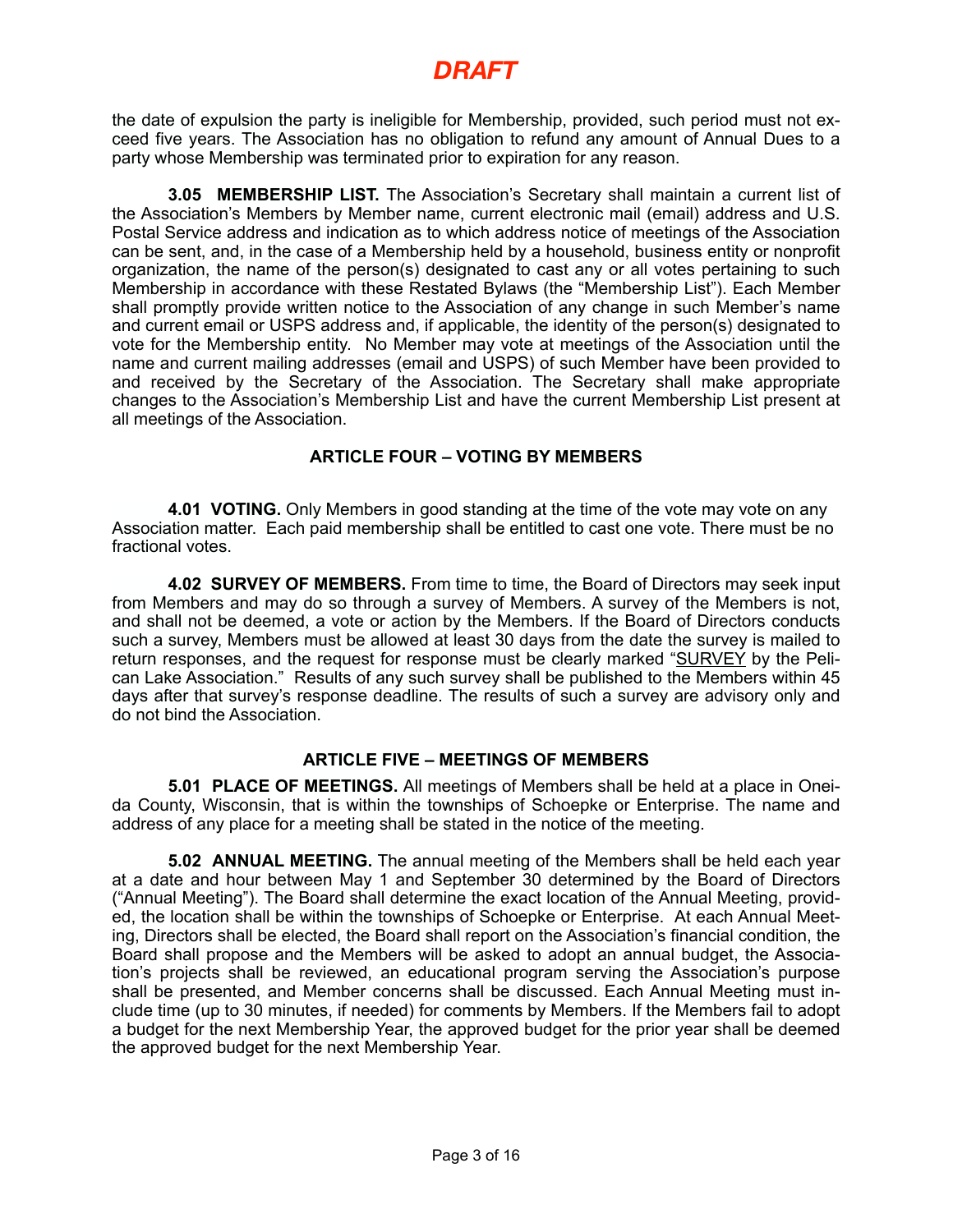**5.03 REGULAR MEETINGS.** Regular meetings of the Members, in addition to the Annual Meeting, may be held as determined by the Board of Directors on the date, at the hour and at the location determined by the Board of Directors.

**5.04 SPECIAL MEETINGS.** A special meeting of the Members for any purpose or purposes may be called by the President of the Association or by majority vote of the Board of Directors. A special meeting of the Members must be called by the President if at least three (3) Directors or the number of Members needed to achieve a quorum at a meeting of Members deliver a written demand for a special meeting, signed and dated by such requestors, to any Officer of the Association; such demand must describe the purpose or purposes for which the special meeting is to be held. Any Association matter may be discussed at a special meeting of Members, however, any action taken or business transacted at a special meeting shall be limited to those matters that are within the purpose(s) described in the notice of such meeting.

**5.05 NOTICE OF MEETINGS.** No Annual Meeting may be held except upon at least 30 days' but not more than 60 days' written notice to Members. No regular or special meeting may be held except upon at least ten (10) days' but not more than 60 days' written notice to Members. Each meeting notice must be delivered in person, by email or by U.S. Mail to each Member at the address the Member most recently provided to the Association's Membership List. The notice shall include the type of meeting and the location, date and hour of the meeting, a proposed agenda, and a description of any matter(s) Members will be asked to approve. For a special meeting, the notice must include a description of purpose(s) for which the meeting is called. The Board of Directors may, if they choose, also provide notice of any meeting to parties who previously held Memberships at any time during the two years preceding the date of the meeting, provided, such notice to previous Members must have no bearing on determining whether proper notice of the meeting was delivered. The Board may, if it chooses, post or direct the posting of any meeting notice on the Association's electronic media website or pages. Prior notice of a meeting is not required to any Member that signs a waiver of notice of such meeting either before, at or after the meeting.

**5.06 RECORD DATE.** The record date for determining the Members entitled to notice of a meeting of Members is the date that is 60 days prior to the meeting date. The record date for determining the Members entitled to vote at a meeting will be determined by the membership list maintained by secretary.

**5.07 QUORUM.** Members holding ten percent (10%) of the total votes of the Association or 30 member votes whichever is less, present in person or represented by proxy, shall constitute a quorum at all meetings of the Members for the transaction of business.

**5.08 VOTE REQUIRED TO TRANSACT BUSINESS.** When a quorum is present in person or represented by proxy at any meeting of the Members, a majority of votes cast shall decide any question brought before the meeting unless the question requires a different vote by express provision in the Articles of Incorporation of the Association (the "Articles") or these Restated Bylaws, in which case such express provision shall apply.

**5.09 PROXIES.** Member presence and voting by proxy at meetings is permitted. All proxies must be in writing, signed and dated by the Member giving such proxy, and filed with the Secretary of the Association before or at the time of the start of the meeting. No proxy shall be valid after one hundred eighty (180) days from the date of its issuance.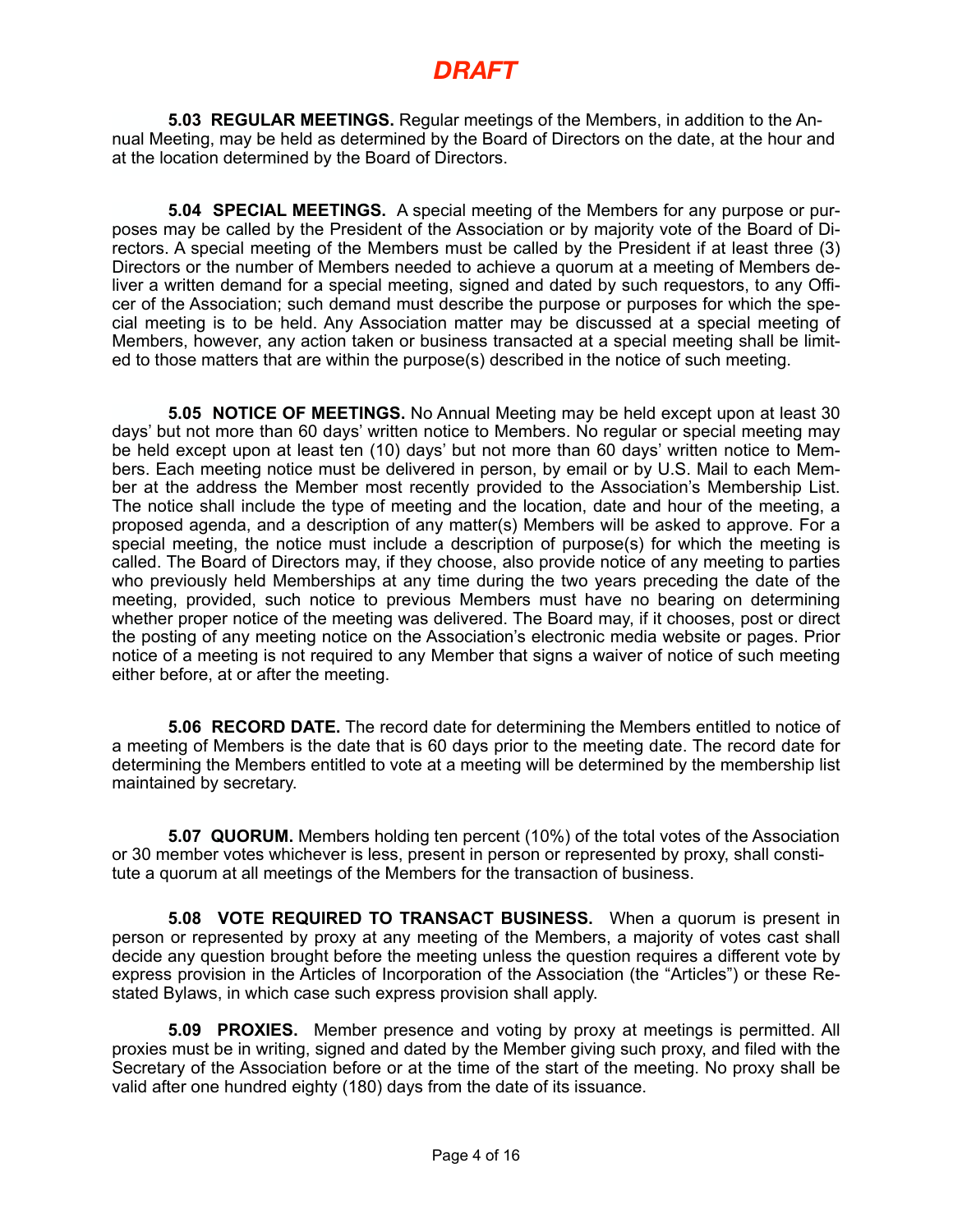**5.10 ADJOURNED MEETINGS.** If a quorum shall not be present in person or represented by proxy at any meeting, the Members present shall have the power to adjourn the meeting from time to time, without notice other than an announcement at the meeting, until a quorum shall be present or represented by proxy. At such adjourned meeting at which a quorum shall be present or represented by proxy, any business may be transacted that might have been transacted at the meeting originally called.

**5.11 PROCEDURE.** RONR shall be used at all meetings of the Association unless otherwise required by the Wisconsin Nonstock Corporation Law or these Bylaws. Non-Members may be recognized to speak at Association meetings at the discretion of the presiding Officer who shall also serve as parliamentarian. At the discretion of the presiding Officer of the meeting, a Member meeting may be broadcast live (for example, via Zoom or Facebook Live, or using other media) for the benefit of Members unable to attend in person, provided, remote viewers must not participate in the meeting and may observe only.

**5.12 DUTIES OF OFFICERS AT MEETINGS.** The President of the Association shall preside at all meetings of the Members, and in the President's absence, the Vice President shall preside. The Secretary shall take the minutes of the meeting and keep such minutes in the Association's minute book. Votes at all meetings shall be counted by the Secretary.

**5.13 ORDER OF BUSINESS.** The order of business at the Annual Meetings of the Members shall be as follows:

- (a) Calling the meeting to order;
- (b) Registering proxies and confirming a quorum;
- (c) Proof of notice of meeting or waiver of notice;
- (d) Approve Agenda
- (e) Reading and disposal of any unapproved minutes;
- (f) Reports of Officers including the Association's financial report
- (g) Reports of Committees (if appropriate) and on projects;<br>(h) Election of Directors;
- Election of Directors:
- (i) Election of Audit Committee
- (j) Unfinished business;
- (k) New business;
- (l) Adoption of the annual budget;
- (m) Presentation of educational program;
- (n) Member comments period
- (o) Adjournment.

The order of business at any meeting of Members other than the Annual Meeting shall follow the above direction but without the election of Directors, election of audit committee, adoption of the annual budget or, if not applicable, the reports.

**5.14 ACTION WITHOUT A MEETING BY WRITTEN CONSENT.** Any action required or permitted by any provision of Chapter 181 of the Wisconsin Statutes (the "Wisconsin Nonstock Corporation Law"), the Articles or these Bylaws to be taken by the vote of the Members, may be taken without a meeting if a written consent setting forth the action so taken is signed and dated by all Members that would have been entitled to vote on the action at a meeting and that hold a number of votes equal to fifty-one percent (51%) or more of the total number of votes in the Association.

### **ARTICLE 6 - BOARD OF DIRECTORS**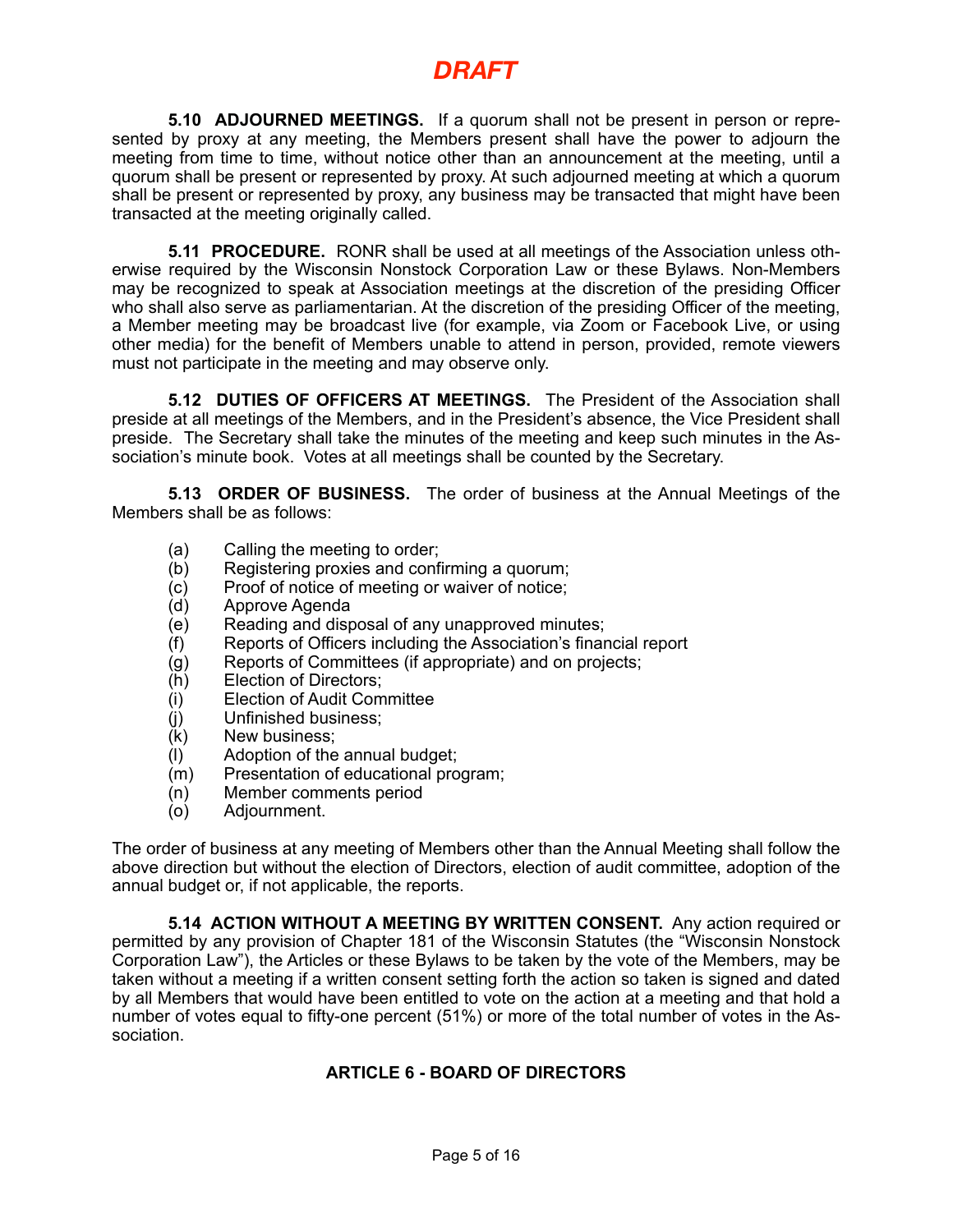**6.01 NUMBER, TERM OF OFFICE AND ELIGIBILITY.** The affairs of the Association shall be managed by a Board of Directors composed of at least three (3) but not more than nine (9) Directors. All Directors must be voting Members of the Association. A Director shall take office at the end of the Annual Meeting of Members or upon appointment in accordance with Section **6.03**. The Directors first elected after the adoption of these Restated Bylaws shall serve for a one (1) year or a two (2) year term, staggered in a manner determined by the Board of Directors so that in the future, all Directors are not replaced at the same time. After the initial terms expire, each subsequently elected Director shall serve for a (2) two year term or until their successor is elected. Each Director shall be eligible for re-election for up to two additional consecutive terms. After a Director completes a third consecutive term on the Board, he or she will be ineligible to serve on the Board. They will regain eligibility to serve on the Board after the expiration of two (2) years from the date they completed their most recent term on the Board. Any person who was removed as a Director prior to the expiration of their term as provided in Section **6.03**, is not eligible to again serve as a Director until the expiration of four (4) years following the effective date of their removal as a Director.

**6.02 ELECTION OF DIRECTORS.** Nominations to serve as Directors of the Association will be taken from the floor at the Annual Members meeting. Additionally, nominations may be submitted in writing to the secretary one month before the annual meeting. Members must obtain the prior consent of any person they nominate and may nominate themselves. Only Members entitled to vote on the election of any Director may nominate a person to serve as a Director. If the number of consenting nominees equals the number of Directors to be elected, the nominees shall automatically become the new Directors to take office at the end of the Annual Meeting. If the number of consenting nominees is fewer than the number of Directors to be elected, the Secretary shall solicit further nominees by any reasonable means. If the number of consenting nominees exceeds the number of Directors to be elected, an election shall be held at the Annual Meeting of Members. The nominees receiving the largest number of votes will be the new Directors and take office at the end of the Annual Meeting.

**6.03 VACANCY AND REPLACEMENT.** If any Director seat becomes vacant because of death, resignation, ineligibility, or removal, such vacancy shall be filled by vote of a majority of the remaining Directors at a special meeting of the Board of Directors held for that purpose. Prior to such special meeting, the Board shall notify the Members of the premature vacancy and request nominees willing to fill the vacant seat until the next Annual Meeting. The Board must hold its special meeting to fill the vacant Director seat at least 30 days and not more than 45 days after the Members were notified of the vacant seat. The selection will require an affirmative vote of the majority of the Directors present at the meeting. Such special meeting shall be valid for the purpose of filling a vacant Director seat even though the Directors present at the special meeting may constitute less than a quorum. Each person so elected shall be a Director until the next annual meeting where the membership will vote to fill that position until the end of the original term. Any Director may be removed, with or without cause, by the affirmative vote of twothirds of the Members. A person must not continue to serve as a Director if their Membership in the Association has terminated for any reason.

**6.04 COMPENSATION.** No Director shall receive any compensation for his or her services as a Director of the Association, however, Directors may be reimbursed for reasonable out-of-pocket expenses incurred in the performance of Directors' duties. To be reimbursed, a Director must submit a written reimbursement request to the Finance Committee, the Finance Committee will recommend reimbursement, if appropriate, to the Board, and the Director will be entitled to reimbursement if the Board approves the request.

### **ARTICLE 7 - MEETINGS OF THE BOARD OF DIRECTORS**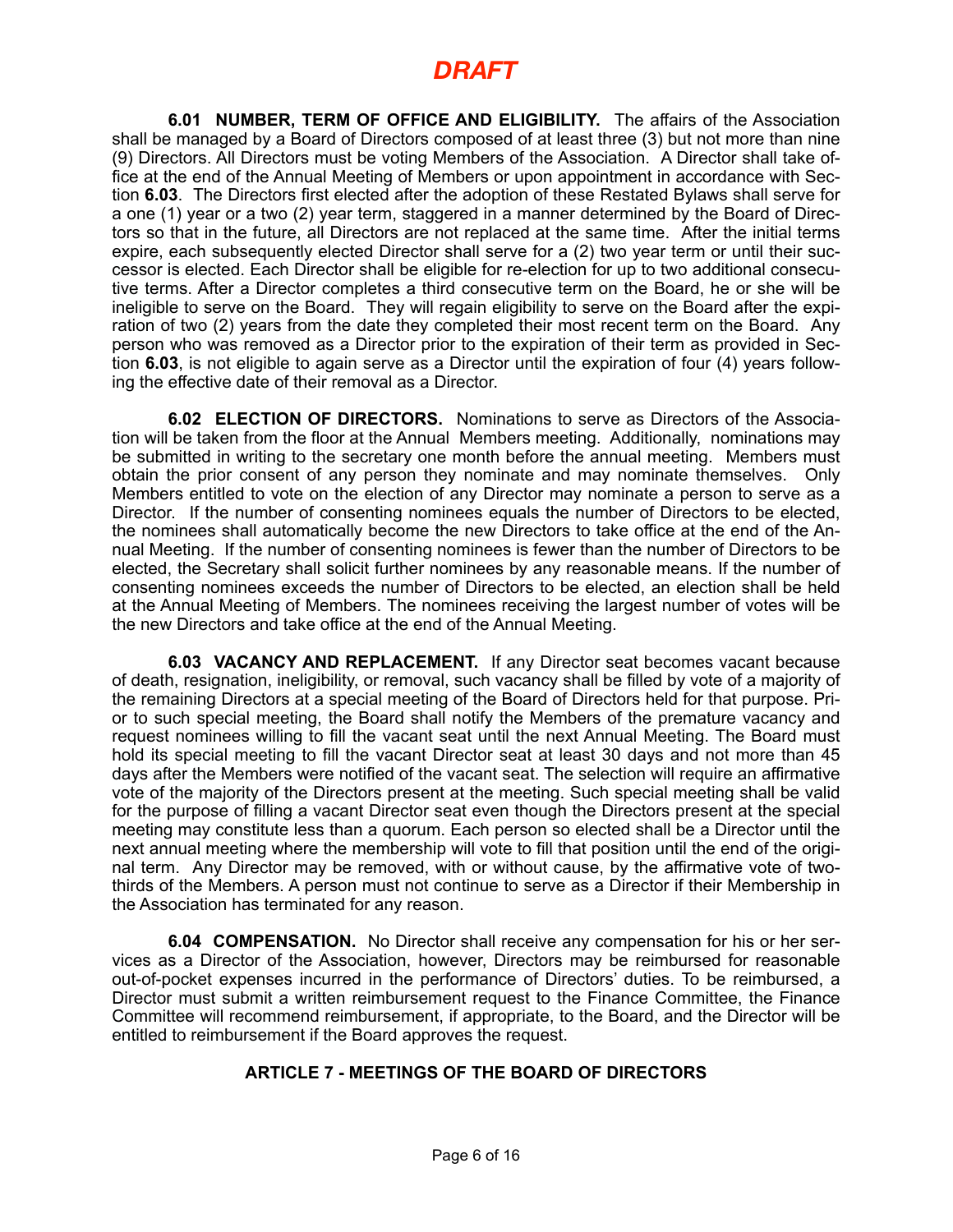**7.01 REGULAR MEETINGS.** The first regular meeting of each Board of Directors newly elected shall be held within 45 days following the Annual Meeting of Members, at such place within one mile of the shores of Pelican Lake as the President selects. Additional regular meetings of the Board shall be held at least every three (3) months at such location(s), dates and hour as may be fixed from time to time by resolution of the Board.

**7.02. SPECIAL MEETINGS.** Special meetings of the Board of Directors may be called at any time by the President and shall be called by the President or Secretary at the request of any three (3) Directors. Business transacted at all special meetings shall be limited to the objects stated in the notice of such meeting.

**7.03 NOTICE OF BOARD MEETINGS.** Each Director shall receive at least five (5) days' notice of each meeting of the Board of Directors unless meetings are scheduled in advance by Board resolution and such resolution provides each Director has received the schedule for Board meetings and no additional notice is required unless a scheduled meeting time is changed. A notice for a Board meeting shall be written and delivered by email, U.S. Mail or text to each Director at their address or mobile phone number of record with the Association; such notice must specify the location, day and hour of the meeting and, if the meeting is a special meeting, the purpose or purposes of the meeting. Attendance by any Director at any meeting of the Board shall be deemed a waiver of such notice. Prior notice of a meeting is not required to any Director who signs a waiver of notice of such meeting before, at or after such meeting. The agenda for regular meetings shall be prepared by the President of the Association and delivered to each Director at least three (3) days prior to the meeting and may be delivered with the notice of the meeting. The agenda for each Board meeting shall be posted to the Association's website as early as possible as but not later than 5-days prior to the scheduled meeting.

**7.04 QUORUM; ACTIONS.** A majority of the Directors shall constitute a quorum for the transaction of business by the Board of Directors. Except as otherwise expressly provided in the Wisconsin Nonstock Corporation Law, the Articles or these Restated Bylaws, every act of a majority of Directors present at any meeting at which there is a quorum shall be the act of the Board of Directors. If an even number of Directors are present at a Board meeting and a tie vote results, the chair of the meeting (usually, the President) may vote a second time in order to break the tie and determine the matter. If a quorum is not present at the meeting, the Directors then present may adjourn the meeting until such time as a quorum is present, and at such later meeting at which a quorum is present, may transact any business that might have been transacted at the meeting originally called.

**7.05 NO PROXIES.** Proxy voting by a Director is prohibited.

**7.06 ORDER OF BUSINESS.** The order of business at all meetings of the Board of Directors shall be as follows:

- (a) Calling the meeting to order;<br>(b) Confirm quorum;
- (b) Confirm quorum;<br>(c) Proof of notice of
- (c) Proof of notice of meeting or waiver of notice;<br>(d) Approve Agenda;
- Approve Agenda:
- (e) Reading and disposal of any unapproved minutes;
- (f) Consideration of communications received or made;
- (g) Resignations or elections;
- 
- (h) Reports of Officers;<br>(i) Reports of committe Reports of committees (if appropriate);
- (j) Unfinished business;<br>(k) New business;
- New business:
- (l) Opportunity for Member Comments (up to 30 minutes)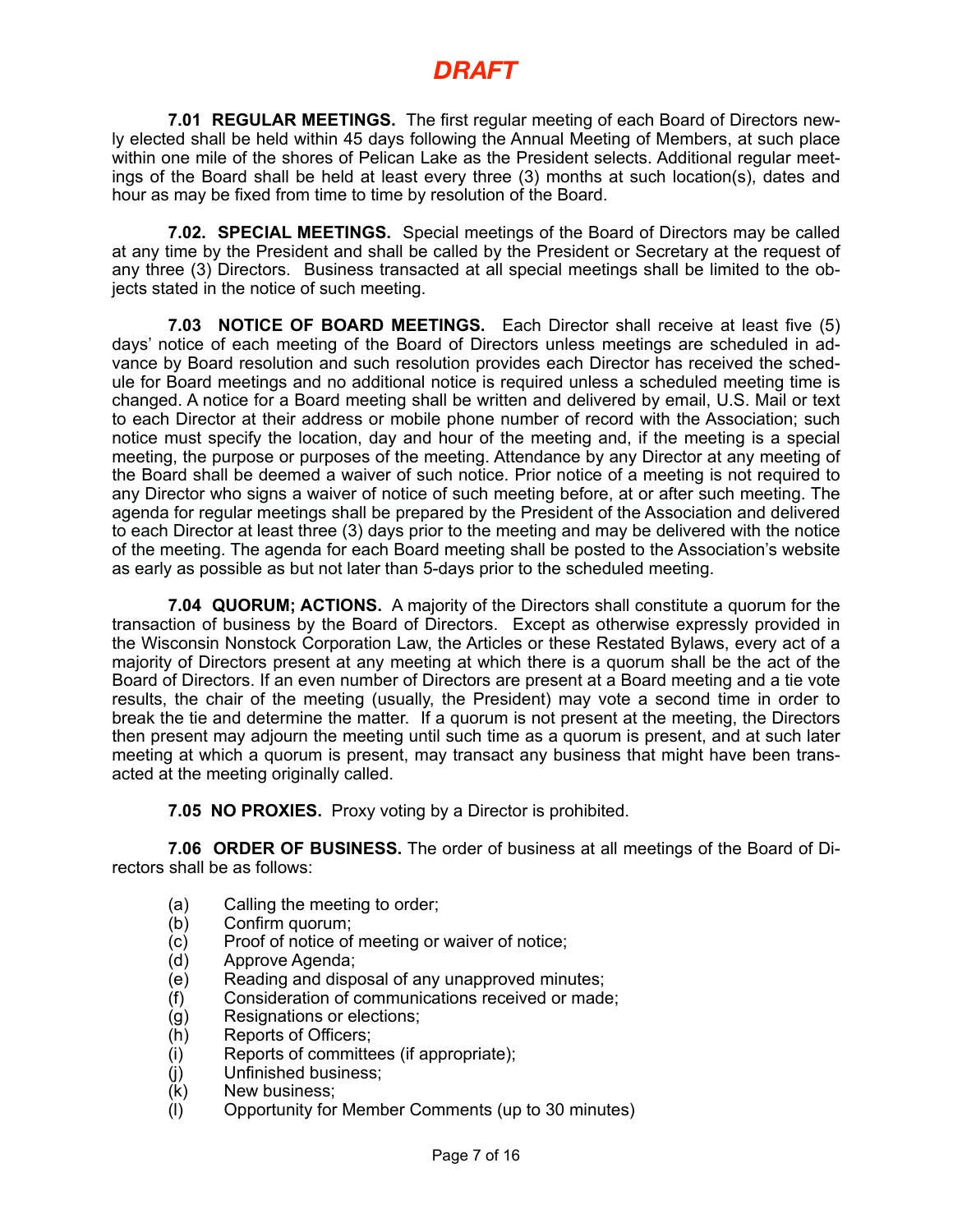(m) Adjournment.

**7.07 ACTION WITHOUT A MEETING BY WRITTEN CONSENT.** An action required or permitted to be taken at a board meeting may be taken without a meeting if a consent in writing setting forth the action is signed by all of the directors then in office. An action required or permitted to be taken at a board meeting may be taken by written action signed by two-thirds of the directors then in office.

**7.08 REMOTE PARTICIPATION IN MEETINGS.** The Board may authorize Directors to participate in a Board meeting by means of remote communication and may establish procedures and guidelines for remote participation. If participation by remote communication is authorized, the Board shall (1) implement reasonable measures to verify that each person deemed present and permitted to vote at the meeting by means of remote communication is a duly elected or appointed Director; (2) implement reasonable measures to provide all Directors a reasonable opportunity to participate in the meeting and to vote on matters proposed to be taken by the Board, including an opportunity to read or hear the proceedings of the meeting concurrently with the proceedings; and (3) maintain a record of the vote or action taken by each Director including those attending by means of remote communication. If Director attendance at a Board meeting through electronic means is permitted (for example, via telephone, ZOOM or Facetime), the notice or agenda for the meeting must include written directions for participating by electronic means.

**7.09 OPEN MEETINGS.** An agenda for each meeting of the Board shall be posted to the Association's website at least three (3) days prior to the meeting. The agenda for each meeting must include any item raised during the Member Comment period of a prior Board meeting if the item was not disposed of at a prior meeting. Draft minutes of a Board meeting shall be posted to the Association's website at least three (3) days prior to the date of the meeting at which the Board will consider their approval. Approved minutes of each Board meeting shall be posted to the Association's website within five days of the date they are approved. Members may attend and observe all Board meetings, except the Board may close any open session of their meeting and convene a closed session if addressing or acting on competitively bid contracts, personnel matters, Member or Director misconduct, or litigation or pre-litigation strategy (response to claims). Confidential minutes must be made of any action taken during confidential sessions of Board meetings. Members may participate in Board meetings only, (a) at the invitation of the chair and subject to any limitations imposed by the chair, and (2) during the Member Comment period.

### **ARTICLE EIGHT - POWERS AND DUTIES OF BOARD OF DIRECTORS**

**8.01 POWERS AND DUTIES.** All powers and duties of the Association under the Articles, these Restated Bylaws and the Wisconsin Nonstock Corporation Law shall be exercised by the Board of Directors except those powers and duties specifically given to or required of any committees of the Association or the Members. The powers and duties of the Board of Directors include, without limitation, the power or duty to:

(a) Create and propose annual budgets for revenues, expenditures and reserves for adoption by the Members at the Annual Meeting;

(b) Determine the Annual Dues amount, collect Annual Dues and disburse funds in payment of the Association's expenses;

(c) Acquire, manage, maintain, operate, safeguard, replace, and/or lease personal property for the benefit of the Association;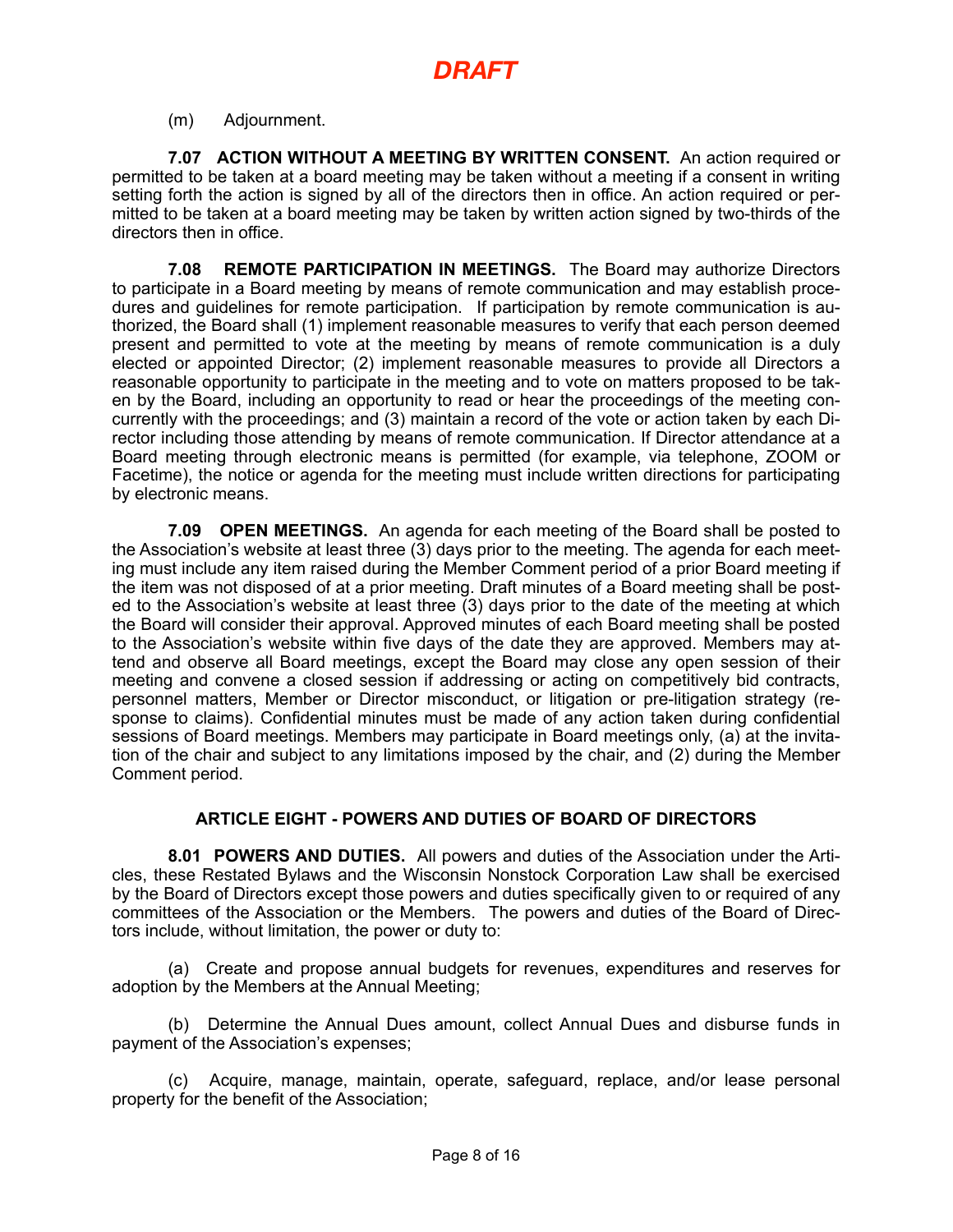

(d) Borrow money and pledge or mortgage Association assets to meet Association obligations;

(e) Apply for grants and other funds to carry out projects in furtherance of the purposes of the Association and manage and report on any such projects;

(f) Hire and supervise any agent, manager, employee, attorney, accountant, or any other independent contractor whose services the Board of Directors determines are necessary or appropriate;

(g) Sue on behalf of all Members;

(h) Make contracts and incur liabilities;

(i) Sell, convey, mortgage, encumber, lease, manage, exchange, transfer, or otherwise dispose of any interest in real or personal property of the Association;

(j) Receive any income derived from payments, fees or charges for the use, rental, or operation of any property owned or leased by the Association;

(k) Adopt, amend and repeal rules governing the operation, maintenance and use of any Association personal or real property;

(l) Insure Association property, if any, against casualty and the Association against public liability and purchase such other insurance as the Board of Directors may deem advisable.

(m) Keep all books and records and prepare accurate reports of all transactions of the Association and present an annual statement of the financial affairs of the Association to the Members at the Annual Meeting;

(n) Appoint committees to carry out any tasks that the Board of Directors deems necessary or appropriate;

(o) Designate depositories and establish accounts for the funds of the Association and determine which officers or agents, addition to the President and Treasurer shall be authorized to withdraw and transfer funds deposited in such accounts;

(p) Delegate any or part of the powers and duties of the Board of Directors or Association Officers to committees;

(q) Maintain the Membership List with contact information and the status of payment of Annual Dues for each Member;

(r) Hold fundraising, social and educational events, including such events which are open to the public, provided, each such event benefits the Association and its Members;

(s) Develop and maintain lake management plans (5 year and 10 year);

(t) Implement lake management plans and conduct lake management activities; and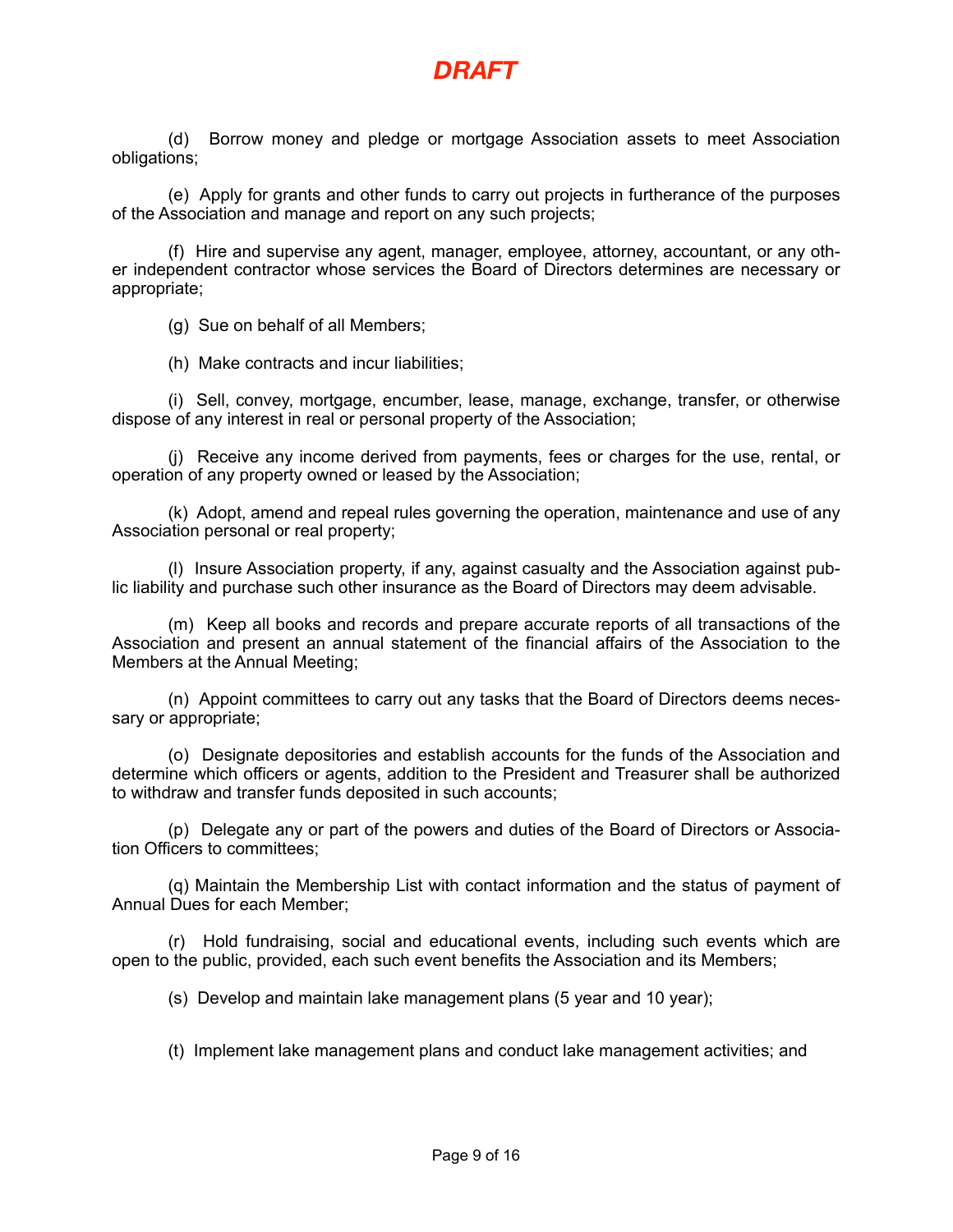(u) Publish and distribute an annual newsletter to keep Members and the community informed of the condition of Pelican Lake and the work and activities of the Association.

### **ARTICLE NINE – OFFICERS AND DUTIES**

**9.01 OFFICERS.** The principal officers of the Association shall be the President, Vice President, Secretary, and Treasurer, all of whom are to be elected or appointed by the Board of Directors ("Officers"). All Officers must be Directors of the Association. Any two or more offices may be held by the same person except the person holding the office of President may hold only one office, and the Board shall use its best efforts to cause each Director serving as an Officer to hold only one office.

**9.02 ELECTION OF OFFICERS.** The Board of Directors shall elect the Officers annually at the first meeting of the Board following the Annual Meeting of the Members.

**9.03 TERM.** Each Officer of the Association shall hold office for one year or until his or her successor is elected, unless the Officer shall sooner resign or shall be removed or otherwise be disqualified to serve.

**9.04 SPECIAL APPOINTMENTS.** The Board of Directors may elect such other officers or appoint Committee Chairpersons as the affairs of the Association may require, each of whom shall hold office for a period specified by the Board of Directors which shall not exceed two (2) years, and have such authority and perform such duties as the Board of Directors may from time to time direct.

**9.05 RESIGNATION AND REMOVAL.** Any Officer may be removed from office by the Board of Directors whenever in the Board's judgment the best interests of the Association will be served thereby. Any Officer may at any time resign by giving written notice to the President or the Secretary. Such resignation shall take effect on the date of receipt of such notice by the President or the Secretary or at any later time specified in the notice. Unless otherwise specified in the notice, the acceptance of the resignation described in the notice shall not be necessary for its effectiveness. An Officer removed from office shall continue as a Director unless removed from the Board in accordance with Section **6.03** of these Restated Bylaws.

**9.06 VACANCIES.** A vacancy in any office may be filled by appointment by the Board of Directors. The Officer appointed to fill such vacancy shall serve for the remainder of the term of the Officer replaced.

**9.07 DUTIES.** Unless otherwise indicated by the Board of Directors or specifically delegated to a manager, the duties of the Officers are as follows:

(a) *President.* The President shall preside at all meetings of the Members and of the Board of Directors; oversee the implementation of the Board of Directors' orders and resolutions; together with the Treasurer, sign all leases, mortgages, deeds, contracts, promissory notes, and other written instruments on behalf of the Association; generally manage the business of the Association; supervise and direct all other Officers of the Association; and perform such other duties incident to the office of President as may be required under the Wisconsin Nonstock Corporation Law, the Articles, or these Restated Bylaws, or by the Board of Directors. The President shall be an ex officio member of all committees of the Board.

(b) *Vice President.* The Vice President shall act in the place of the President in the event of the President's absence or inability or refusal to act, and shall exercise and discharge such other duties as may be requested by the President or by the Board of Directors. The Vice President shall arrange the educational presentation required at the Annual Meeting.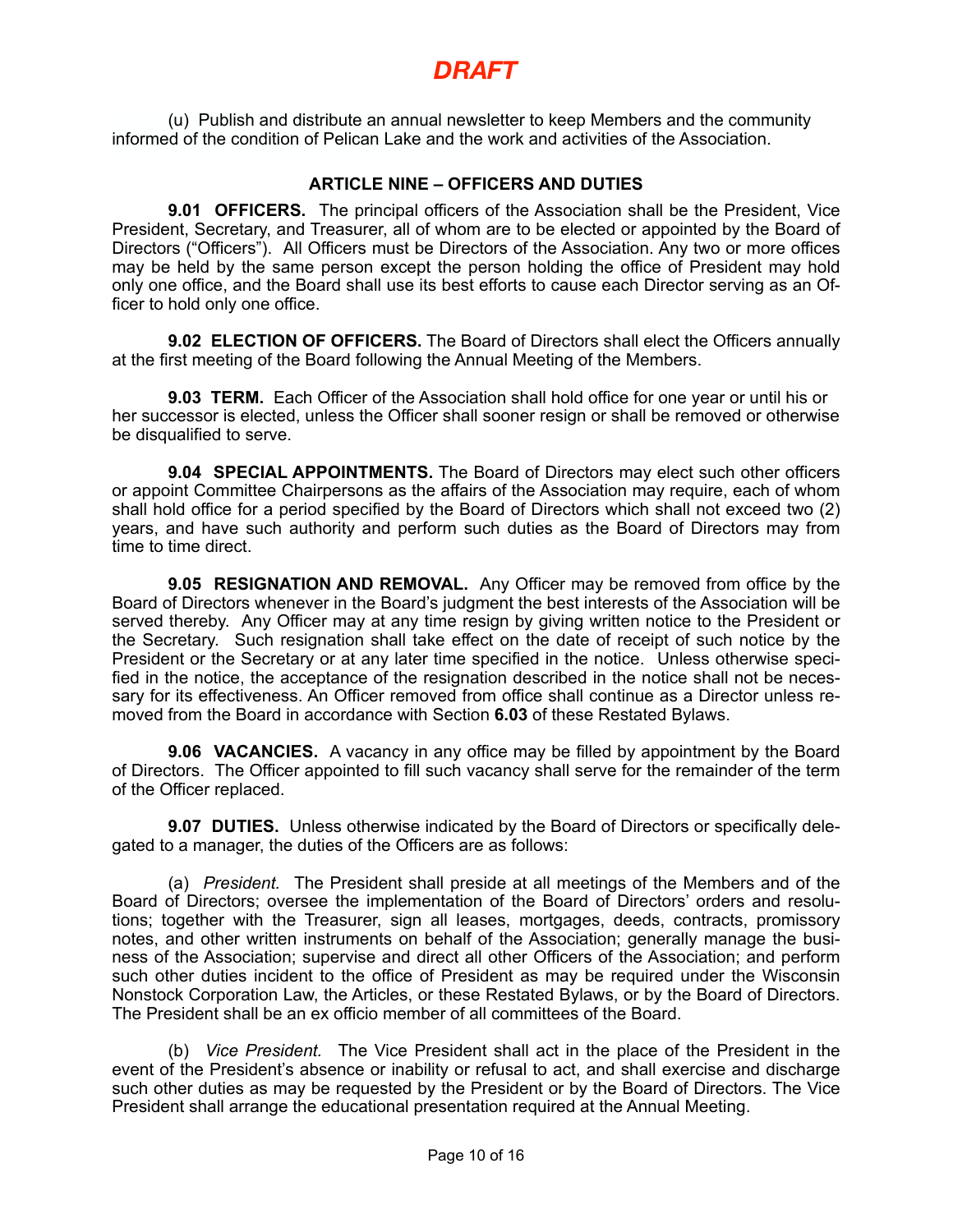(c) *Secretary.* The Secretary shall count and record the votes and written consents of the Members and the Board of Directors, and keep the minutes of all meetings and proceedings of the Board of Directors and of the Members; serve notices of the meetings of the Board of Directors and of the Members; keep all books and records of the Association other than books of account, including the Membership List described in Section **3.05**; and perform such other duties incident to the office of Secretary as may be required under the Wisconsin Nonstock Corporation Law, the Articles, or these Restated Bylaws, or by the Board of Directors.

(d) *Treasurer.* The Treasurer shall receive and deposit in appropriate bank accounts all funds of the Association and disburse such funds as directed by the Board; keep complete and accurate books of account; prepare the annual report of the business transacted by the Association each year; and prepare a proposed annual operating budget each year for consideration of the Board of Directors and Members. The Treasurer together with the President shall sign all leases, mortgages, deeds, contracts, promissory notes, and other written instruments on behalf of the Association. The Treasurer shall serve on the Finance Committee.

**9.08 COMPENSATION.** No Officer shall receive any compensation for his or her services as an Officer of the Association, however, an Officer shall be reimbursed for reasonable out-of-pocket expenses incurred in the performance of Officers' duties. To be reimbursed, an Officer must submit a written reimbursement request to the Finance Committee, the Finance Committee will recommend reimbursement, if appropriate, to the Board, and the Officer will be entitled to reimbursement if the Board approves the request.

**9.09 FIDELITY BONDS.** The Board of Directors may require any Officers, agents, or employees of the Association handling or responsible for Association funds to furnish adequate fidelity bonds. The premiums of such bonds shall be paid by the Association.

**9.10 CHECKS.** All checks or withdrawals of funds of the Association shall be signed by the President or Treasurer or such other officers, or person or persons as the Board of Directors may from time to time designate.

### **ARTICLE TEN - COMMITTEES**

**10.1 COMMITTEES OF THE BOARD.** The Board may designate one or more committees to exercise the powers of the Board with respect to the management of certain affairs of the Association ("Committees") including when the Board is not meeting, except for electing Officers or filling vacancies on the Board or on a Committee under this Section **10.1**. Each Committee shall consist of 3 or more Committee Directors designated by the Board, plus, such other Members as the Board appoints, each to serve for the term designated by the Board. The Board shall additionally designate a Chair and Vice Chair for each such Committee. All Committees are commissioned by and accountable to the Board of Directors. Meetings of standing Committees may be held at such time and place as determined by a majority of the members of the Committee, by the Committee Chair or by the Association Board. Notice of meetings of the Committee shall be given to all Committee Directors and Committee members at least five (5) days prior to the meeting. A majority of the Committee's Members shall constitute a quorum. The Committee's Chair or Vice Chair shall keep minutes of the Committee's meetings. Approved minutes of the Committee's meetings shall be delivered to all Board Directors and posted to the Association's website. The designation of a Committee and the delegation of authority to it does not relieve the Directors or any Officer of any responsibility imposed by law or these Restated Bylaws. Standing Committees of the Board include the following.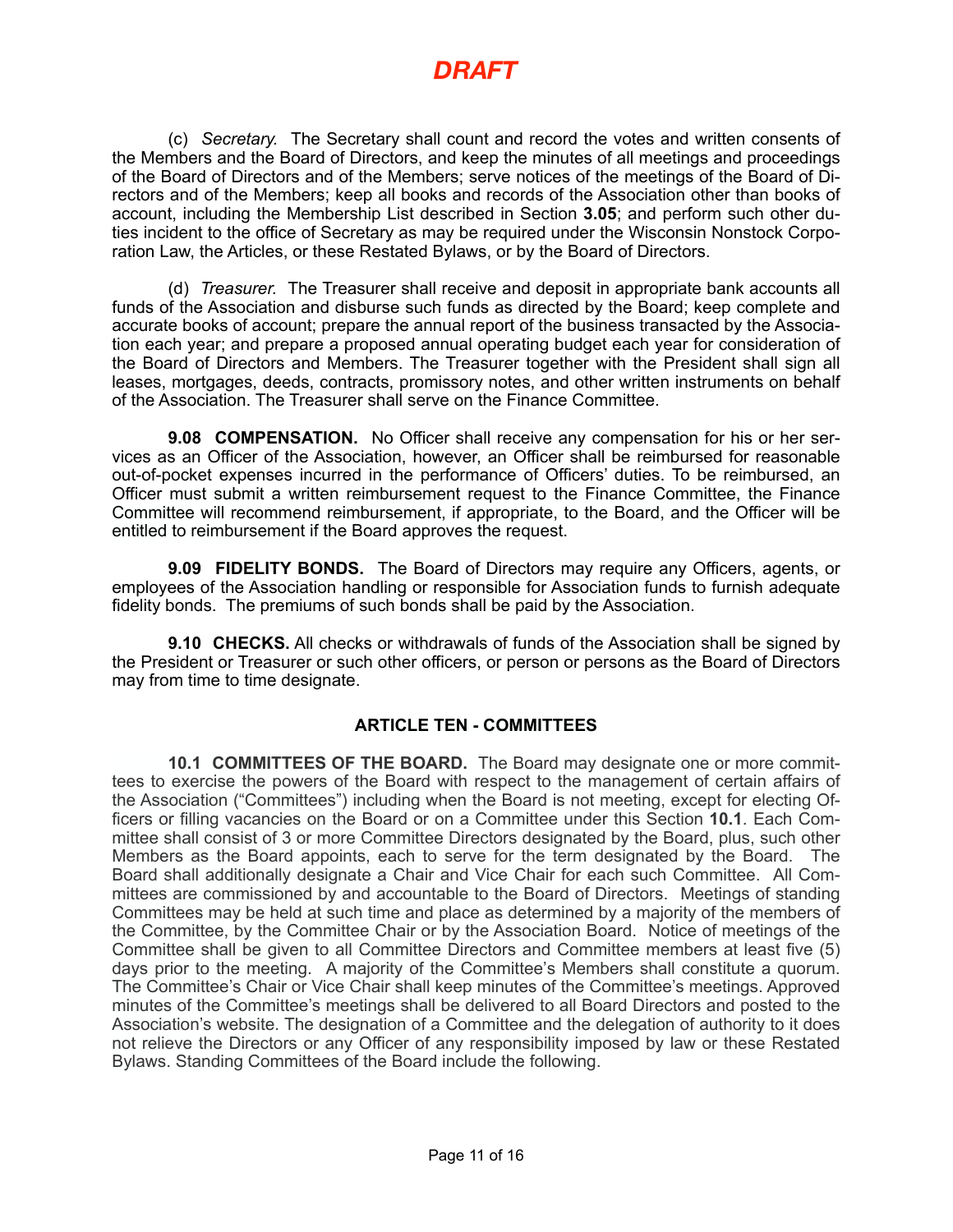(a) *Finance Committee*. The Finance Committee is charged with the effective and efficient management of the Association's funds and property resources in furtherance of the purposes of the Association; promoting ethical conduct in the use of the Association's resources to avoid waste and/or misuse of those resources; initiating and overseeing grant writing efforts; the financial management of grant funds received including required reporting to grant funders; providing regular reports to the Board about the Association's finances; and oversight and guidance to the other committees of the Association.

(b) *Water Quality Committee*. The Water Quality Committee shall represent the Association at Wisconsin Department of Natural Resources hearings and at local government and community meetings addressing in-lake water quality, water levels, nuisance plants and the protection of desirable vegetation. The Committee shall offer proposals to the Board on water quality monitoring and vegetation management plans.

(c) *Fish/Wildlife Committee*. The Fish/Wildlife Committee shall represent the Association at Wisconsin Department of Natural Resources hearings and at local government and community meetings addressing fish and wildlife habitat of Pelican Lake and of any waters feeding into or affecting Pelican Lake. The Committee shall study and offer proposals to the Board for the ecological management of Pelican Lake's fishery and wildlife habitat.

(d) *Land Use Committee*. The Land Use Committee shall represent the Association at local government hearings and informational meetings addressing local zoning, sanitation codes, subdivision ordinances, pollution sources, and changes in land use which might affect water quality. The Committee shall study and provide recommendations and proposals to the Board on land use issues.

(e) *Boating Safety Committee*. The Boating Safety Committee shall represent the Association at local government hearings and informational meetings addressing water safety patrols, lake use ordinances and obstacles to navigation. The Committee shall oversee the maintenance and placement of buoys on Pelican Lake and coordinate with the person or persons placing and removing the buoys each season. The Committee shall offer proposals and recommendations to the Board regarding use-of-watercraft issues.

(f) *Audit Committee.* The board will recommend an audit committee of three (3) which will be voted on and approved by membership at the annual meeting. This will be an independent committee from the board and finance committee. No members of the board or finance committee may be members of the audit committee. This committee is in charge of conducting the annual audit of the financial records each January. This committee only answers to membership with a written summary of Audit findings. The written summary would be shared with membership throughout all association media platforms so membership does not have to wait for the Annual meeting for results. The Audit committee may retain such independent examiners as it deems appropriate and the cost for such independent auditors shall be paid by the Association if approved by the Finance Committee.

**10.2 OTHER COMMITTEES.** The Board may designate other committees which shall not have the authority of a Committee of the Board under Wisconsin Nonstock Corporation Law, but which shall perform the charge given to the committee by the Board and perform valuable service to the Association ("Other Committees"). Each Other Committee shall have at least one Director as a member and Members and non-Members are eligible to serve on any Other Committee. The Board shall approve all members of any Other Committee. The following are some but not all of the potential Other Committees the Board may create for a duration the Board determines:

(a) Membership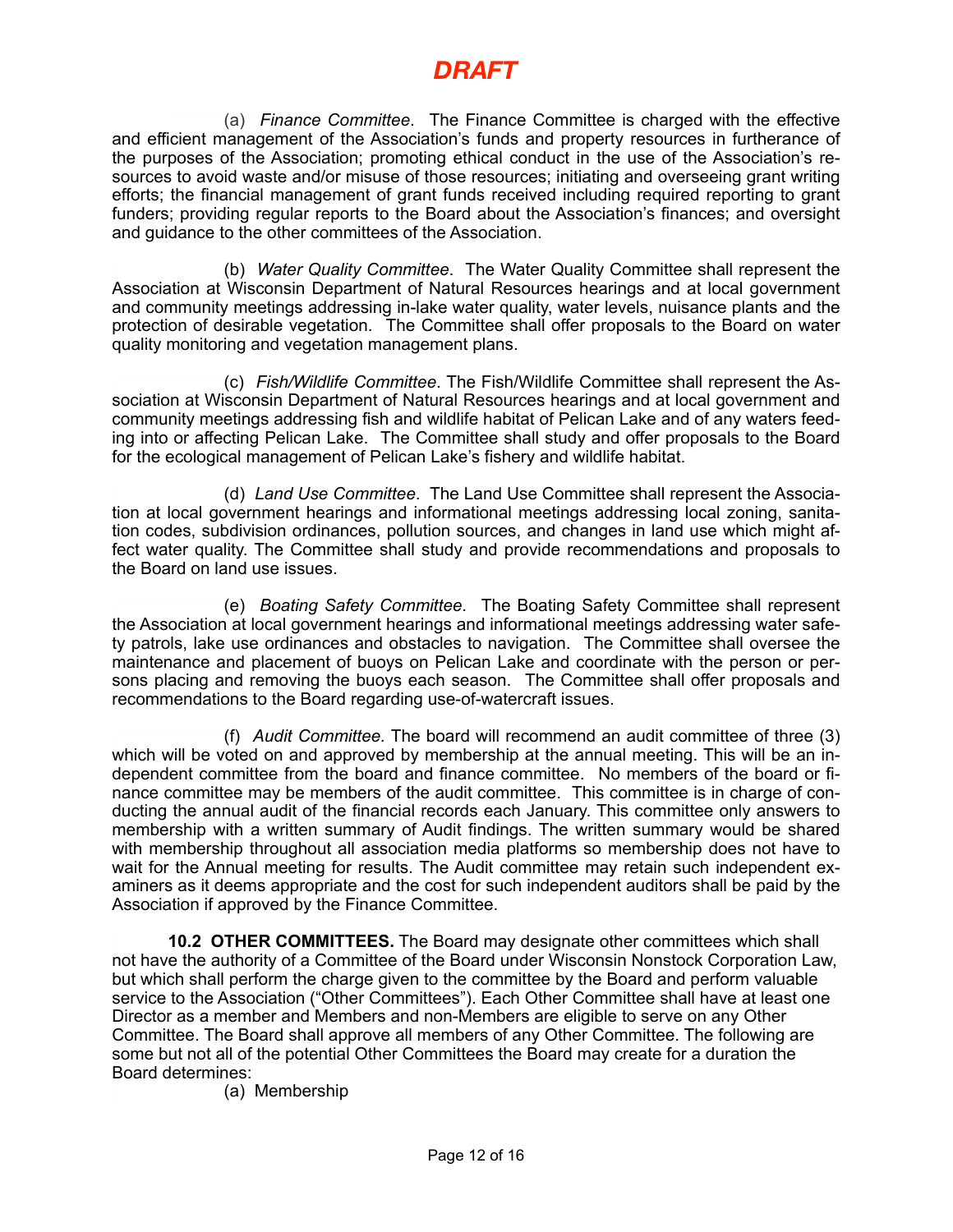- (b) Public Relations and Marketing
- (c) Board and Committee Recruitment
- (d) Social Events
- (e) Corporate Documents (including Bylaws).

#### **ARTICLE ELEVEN - LIABILITY AND INDEMNITY**

#### **11.01 GENERAL SCOPE AND DEFINITIONS.**

(a) The rights of Directors and Officers of the Association provided in this Article shall extend to the fullest extent permitted by the Wisconsin Nonstock Corporation Law and other applicable laws as in effect from time to time.

(b) For purposes of this Article, "director or officer" means a natural person (i) who is or was a Director, Officer or Chair of a Committee of the Board; or (ii) who, while a Director or Officer or Chair, is or was serving at the Association's request as a trustee, member of any governing or decision-making committee, employee, or agent of another corporation or other enterprise. Unless the context requires otherwise, "director or officer" shall also mean the estate and personal representative of a Director, Officer or Chair.

(c) For purposes of this Article, "proceeding" means any threatened, pending or completed civil, criminal, administrative, or investigative action, suit, arbitration, or other proceeding, whether formal or informal, which involves federal, state, or local law and that is brought by or in the right of the Association or by any other person.

(d) For purposes of this Article, "expenses" means fees, costs, charges, disbursements, attorney fees, and any other expenses incurred in connection with a proceeding, including a proceeding in which a director or officer asserts his or her rights under this Article, and, if the context requires, liabilities, including the obligation to pay a judgment, settlement, penalty, assessment, forfeiture, or fine.

#### **11.02 MANDATORY INDEMNIFICATION.**

(a) To the extent a director or officer has been successful on the merits or otherwise in the defense of any proceeding (including, without limitation, the settlement, dismissal, abandonment, or withdrawal of any action by which he or she does not pay or assume any material liability), or in connection with any claim, issue, or matter therein, he or she shall be indemnified by the Association against expenses actually and reasonably incurred by him or her in connection therewith to the extent that he or she was a party to the proceeding because he or she is or was a director or officer of the Association.

(b) In cases not included under Section **11.02(a),** the Association shall indemnify any director or officer against expenses actually and reasonably incurred by the director or officer in a proceeding to which the director or officer was a party because he or she is or was a director or officer, unless liability was incurred because the director or officer breached or failed to perform a duty he or she owed to the Association and the breach or failure to perform constituted any of the following: (i) a willful failure to deal fairly with the Association or its members in connection with a matter in which the director or officer had a material conflict of interest; (ii) a violation of criminal law, unless the director or officer had reasonable cause to believe his or her conduct was lawful or no reasonable cause to believe his or her conduct was unlawful; (iii) a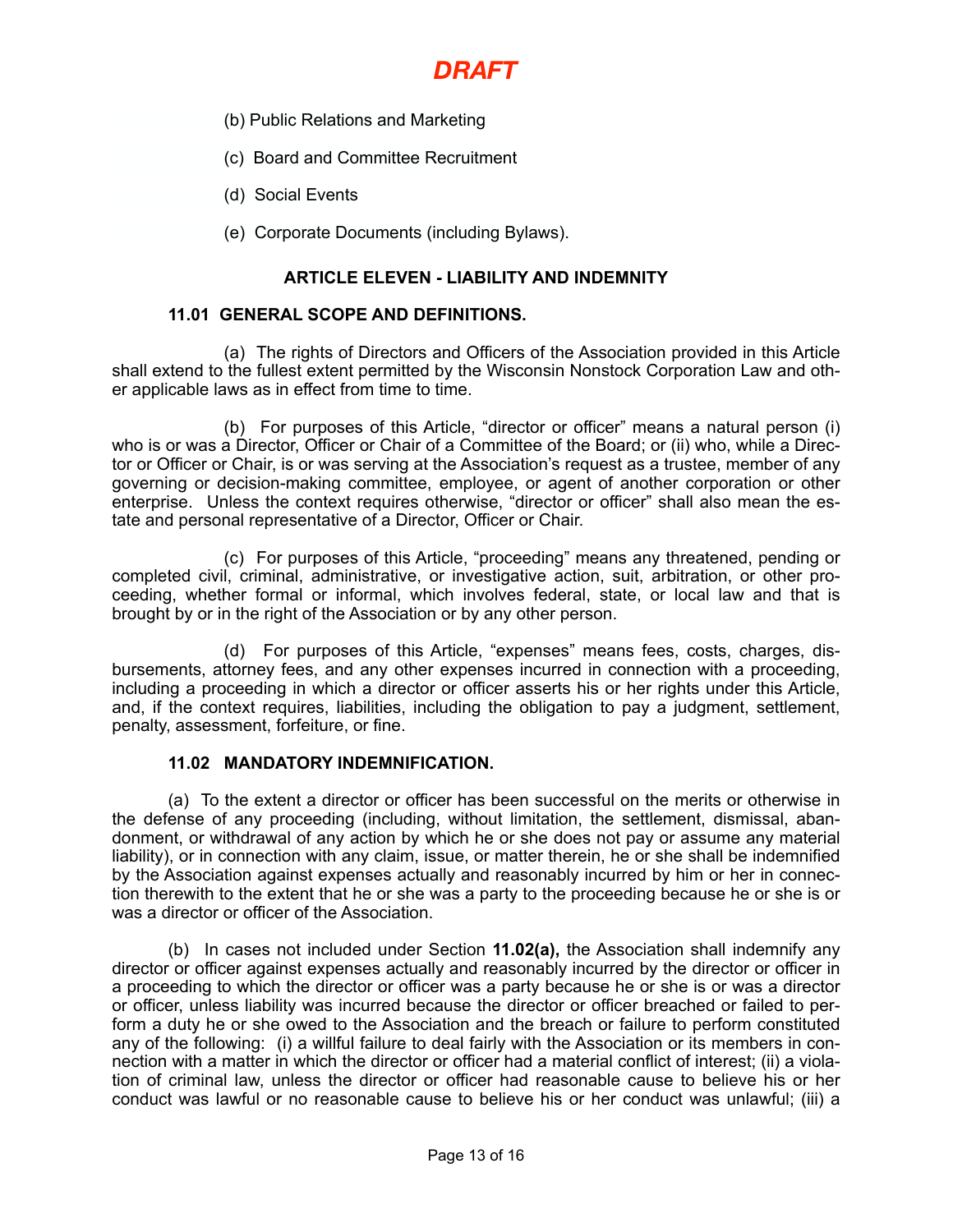transaction from which the director or officer derived an improper personal profit or benefit; or (iv) willful misconduct. The termination of a proceeding by judgment, order, settlement, or conviction, or upon a plea of no contest or an equivalent plea, does not, by itself, create a presumption that indemnification of the director or officer is not required under this subsection.

(c) Indemnification under this Section is not required to the extent that the director or officer has previously received indemnification or allowance of expenses from any person, including the Association or any insurer, in connection with the same proceeding.

(d) To the extent indemnification is required under this Article **Eleven**, the Association has purchased insurance on behalf of the indemnified person and the insurance policy includes a provision obligating the insurer to defend such person, the Association shall be obligated to extend such defense. To the extent possible under such insurance policy, the defense shall be extended with an attorney reasonably acceptable to the indemnified person.

**11.03 DETERMINATION OF RIGHT TO INDEMNIFICATION.** Unless otherwise provided by written agreement between the director or officer and the Association, the director or officer seeking indemnification under Section **11.02** shall make a written request for indemnification that shall designate one of the following means for determining his or her right to indemnification: (a) by a majority vote of a quorum of the Board of Directors; (b) by independent legal counsel selected by a quorum of the Board of Directors by a majority vote including Directors who are parties to the same or related proceedings; or (c) by an affirmative vote of a majority of the Members entitled to vote; provided, however, that Members who are at the time parties to the same or related proceedings, whether as plaintiffs or defendants or in any other capacity, may not vote in making the determination. Such determination shall be completed, and eligible expenses, if any, shall be paid to the person requesting indemnification hereunder within sixty (60) days after the Association's receipt of the written request required hereunder.

**11.04 ALLOWANCE OF EXPENSES AS INCURRED.** Within thirty (30) days after a written request by a director or officer who is a party to a proceeding because he or she is or was a director or officer, the Association shall pay or reimburse his or her reasonable expenses as incurred if the director or officer provides the Association with all the following: (a) a written affirmation of his or her good-faith belief that he or she has not breached or failed to perform his or her duties to the Association; and (b) a written undertaking, executed personally or on his or her behalf, to repay the allowance and, if required by the Association, to pay reasonable interest on the allowance to the extent that it is ultimately determined under Section **11.03** that indemnification under Section **11.02** is not required and indemnification is otherwise not ordered by a court. The undertaking under this Section shall be an unlimited general obligation of the director or officer and may be accepted without reference to his or her ability to repay the allowance. The undertaking may be secured or unsecured.

### **11.05 PARTIAL INDEMNIFICATION.**

(a) If it is determined pursuant to Section **11.03** that a director or officer is entitled to indemnification as to some claims, issues, or matters in connection with any proceeding, but not as to other claims, issues or matters, the person or persons making such determination shall reasonably determine and indemnify the director or officer for those expenses that are the result of claims, issues, or matters that are a proper subject for indemnification hereunder in light of all circumstances.

(b) If it is determined pursuant to Section **11.03** that certain expenses (other than liabilities) incurred by a director or officer are for any reason unreasonable in amount in light of all the circumstances, the person or persons making such determination shall authorize the in-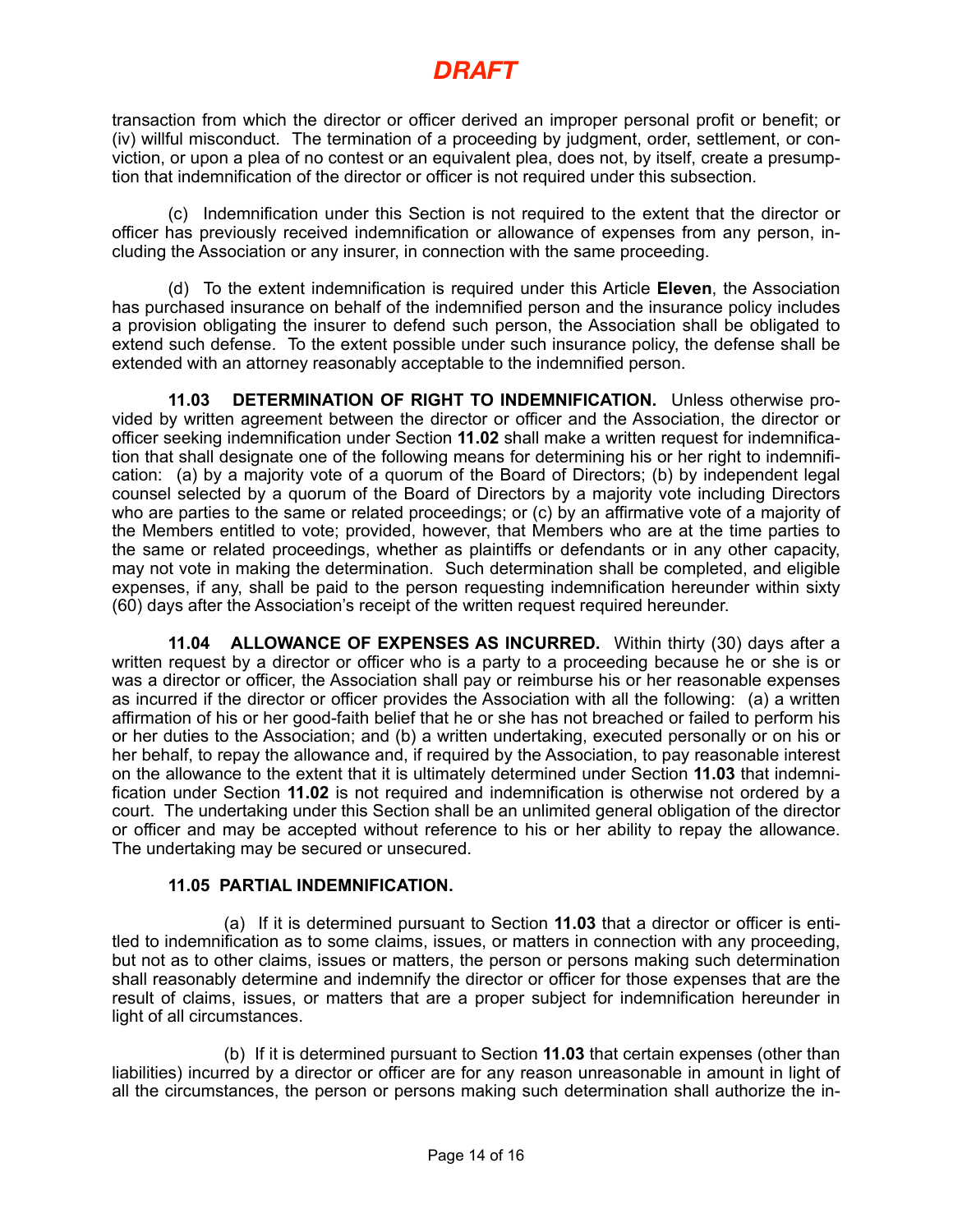demnification of the director or officer for only such amounts as he or she or they shall deem reasonable.

**11.06 BENEFIT.** The rights to indemnification, defense and advancement of expenses provided by, or granted pursuant to, this Article shall continue as to a person who has ceased to be a director or officer and shall inure to the benefit of the heirs, executors, and administrators of such a person.

**11.07 AMENDMENT.** No amendment or repeal of this Article shall be effective to reduce the obligations of the Association under this Article with respect to any proceeding based on occurrences that take place before such amendment or repeal.

### **ARTICLE TWELVE - MISCELLANEOUS PROVISIONS**

**12.01 FISCAL YEAR.** The fiscal year of the Association shall be the calendar year.

**12.02 ASSOCIATION PROPERTY.** Association property shall include any electronic or hard copy documents, spreadsheets, presentations, or databases developed by the Association or its Committees or Other Committees, which extensively use information or data developed by the Association or its Committees, or which were commissioned and/or paid for by the Association. Association property also includes physical property such as tents, coolers, cash boxes, laptop computers, printers, office supplies, projector, screen, docks, any recreational or other vehicles, and/or watercraft. Any person who removes Association property from the location where the Association stores it must prepare, sign and date a form identifying the Association property removed from storage, who took it, the date, the purpose for which it was borrowed, the projected date the property will be returned, and where the property will be removed to; the completed form shall be delivered to the Secretary of the Association within 24 hours of the date the Association property is removed from its storage location. Promptly upon the President's request for return of the property, any Association property shall be returned to the Association's location for storage of the property. Alternatively, the property must be returned to the Association when no longer needed to conduct Association business or as soon as the Member no longer holds the position requiring them to use or hold the Association property.

**12.03 ACCOUNTS AND INVESTMENTS** Funds of the Association shall be promptly deposited at a financial institution designated by resolution of the Board of Directors. Funds not needed for current operations shall be deposited in investment accounts or certificates of deposit as authorized by the Board of Directors. Unless specified differently at the time of donation or included in the written fundraising proposal and the Board has accepted the donor's specification, all funds will be deposited into the Association's general fund.

**12.04 LAKE DISTRICT.** As long as the Association has adequate funds to function as an effective Wisconsin qualified lake association and to complete approved projects; the Board shall not entertain or advocate for the formation of a Wisconsin lake district.

### **ARTICLE THIRTEEN – DISSOLUTION**

The Board of Directors, by a two-thirds affirmative vote of all Directors, may recommend that the Association be dissolved and that the question of such dissolution be submitted to a